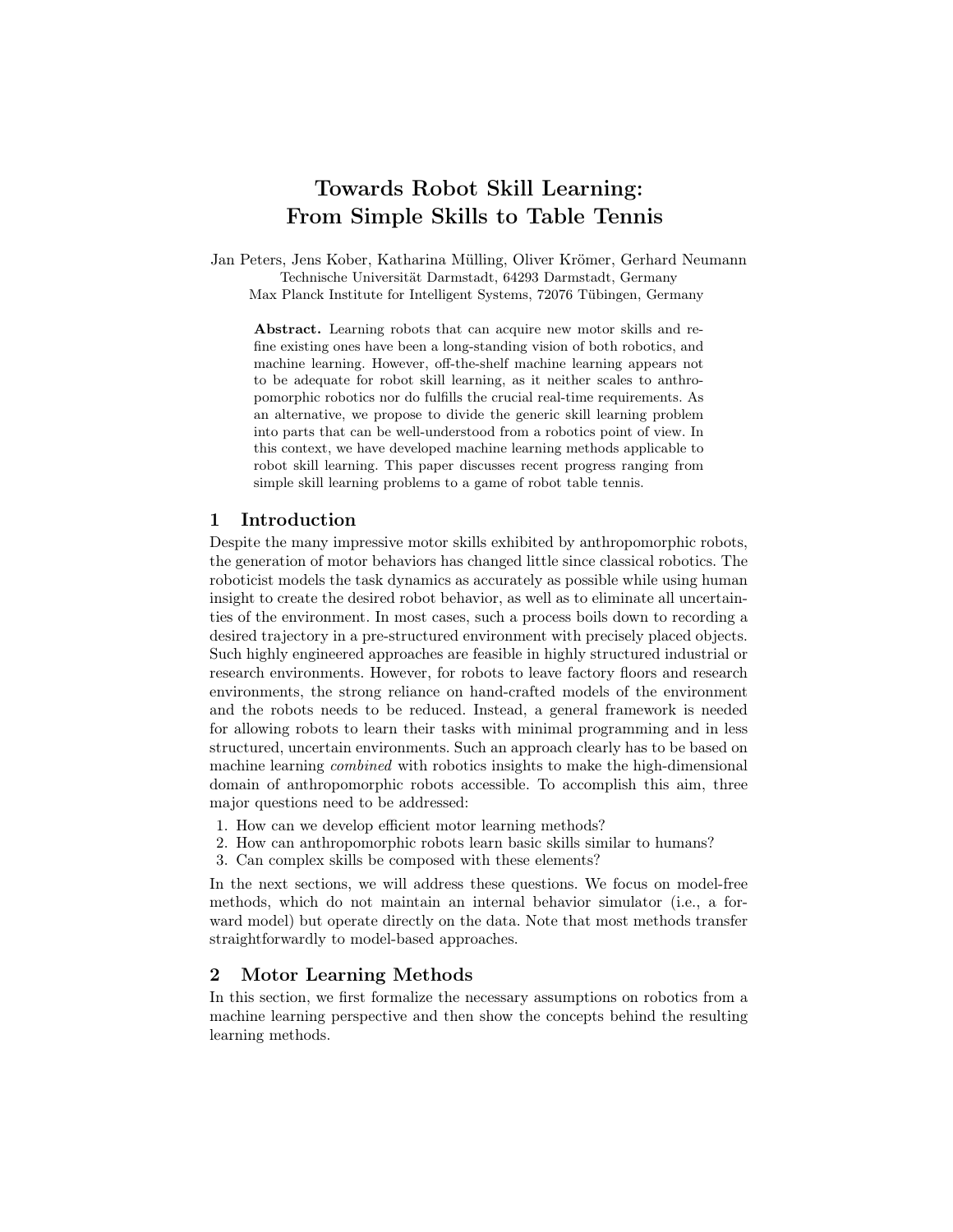#### 2.1 Modeling Assumptions.

For addressing these questions, we focus on anthropomorphic robot systems which always are in a state  $\mathbf{x} \in \mathbb{R}^n$  that includes both the internal state of the robot (e.g., joint angles, velocities, acceleration in Fig. 1, but also internal variables) as well as external state variables (e.g., ball position and velocity), and execute motor commands  $\mathbf{u} \in \mathfrak{R}^m$  at a high frequency (usually 500–1000Hz). The actions are taken in accordance to a parametrized, stationary, stochastic policy, i.e., a set of rules with exploration  $\mathbf{u} \sim \pi_{\theta}(\mathbf{u}|\mathbf{x}) = p(\mathbf{u}|\mathbf{x}, \theta)$  where the



Fig. 1. Modeling of the learning task of paddling a ball.

parameters  $\boldsymbol{\theta} \in \mathfrak{R}^N$  allow for learning. The stochasticity in the policy allows capturing the variance of the teacher, can ease algorithm design, and there exist wellknown problems where the optimal stationary policy is stochastic. Frequently used policies are linear in state feature  $\phi(\mathbf{x})$  and have Gaussian exploration, i.e.,  $\pi_{\theta}(\mathbf{u}|\mathbf{x}) = \mathcal{N}(\mathbf{u}|\phi^T(\mathbf{x})\theta, \sigma^2)$ . After every motor command, the system transfers to a next state  $\mathbf{x}' \sim p(\mathbf{x}'|\mathbf{x}, \mathbf{u})$ , and receives a learning signal  $r(\mathbf{x}, \mathbf{u})$ . The learning signal can be a general reward (i.e., in full reinforcement learning), but can also contain substantially more structure (e.g., prediction errors in model learning or proximity to a demonstration in imitation), see [1].

During experiments, the system obtains a stream of data consisting of episodes  $\tau = [\mathbf{x}_1, \mathbf{u}_1, \mathbf{x}_2, \mathbf{u}_2, \dots, \mathbf{x}_{T-1}, \mathbf{u}_{T-1}, \mathbf{x}_T]$  of length T, often also called trajectories or paths. These paths are obviously distributed according to

$$
p_{\theta}(\boldsymbol{\tau}) = p(\mathbf{x}_1) \prod_{t=1}^{T} p(\mathbf{x}_{t+1}|\mathbf{x}_t, \mathbf{u}_t) \pi_{\theta}(\mathbf{u}|\mathbf{x}),
$$
\n(1)

where  $p(\mathbf{x}_1)$  denotes the start-state distribution. We will refer to the distribution of teacher's demonstrations or past data  $p(\tau)$  by simply omitting  $\theta$ . The rewards of a path can be formulated as a weighted sum of immediate rewards  $r(\tau) = \sum_{t=1}^{T} a_t r(\mathbf{x}_t, \mathbf{u}_t)$ . Most motor skill learning problems can be phrased as optimizing the expected returns  $J(\theta) = E_{\theta} \{r(\tau)\} = \int p_{\theta}(\tau) r(\tau) d\tau$ .

#### 2.2 Method Development Approach

The problem of learning robot motor skills can be modeled as follows: (1) The robots starts with an initial training data set obtained from demonstrations from which it learns an initial policy. (2) It subsequently learns how to improve this policy by repetitive training over multiple episodes. The first goal is accomplished by imitation learning while the second requires reinforcement learning. In addition, model learning is often needed for improved execution [2].

Imitation Learning. The goal of imitation learning is to successfully reproduce the policy of the teacher  $\pi(\mathbf{u}|\mathbf{x})$ . Many approaches exist in the literature [3, 4]. However, this problem can be well-understood for stochastic policies: How can we reproduce the stochastic policy  $\pi$  given a demonstrated path distribution  $p(\tau)$ ? The path distribution  $p_{\theta}(\tau)$  generated by the policy  $\pi_{\theta}$  should be as close as possible to the teacher's, i.e., it minimizes the Kullback-Leibler Divergence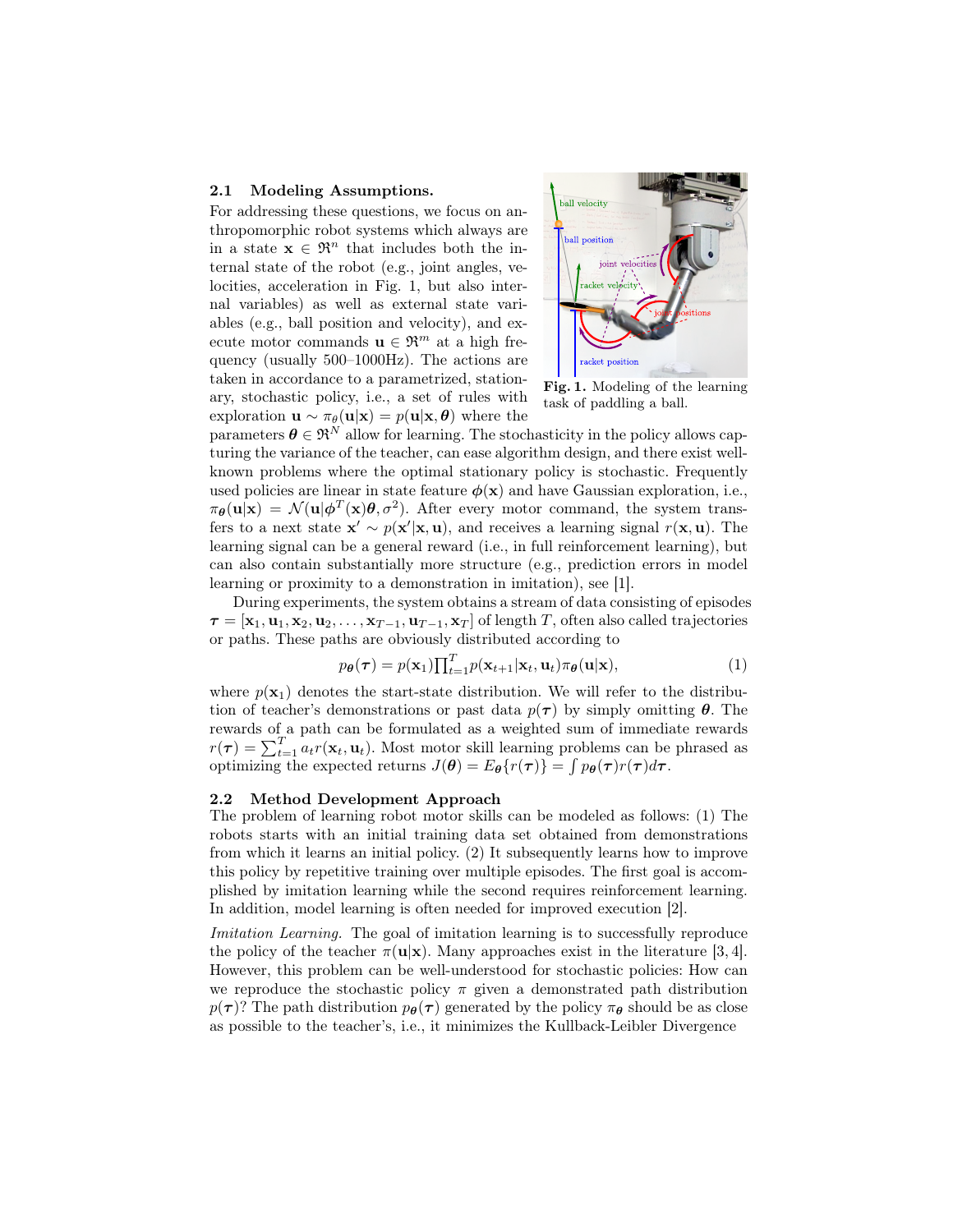$$
D(p(\boldsymbol{\tau})||p_{\boldsymbol{\theta}}(\boldsymbol{\tau})) = \int p(\tau) \log \frac{p(\boldsymbol{\tau})}{p_{\boldsymbol{\theta}}(\boldsymbol{\tau})} d\tau = \int p(\boldsymbol{\tau}) \sum_{t=1}^T \log \frac{\pi(\mathbf{u}_t|\mathbf{x}_t)}{\pi_{\boldsymbol{\theta}}(\mathbf{u}_t|\mathbf{x}_t)} d\boldsymbol{\tau},
$$

where the model of the system and the start-state distribution naturally cancel out. As  $\log \pi(\mathbf{u}_t|\mathbf{x}_t)$  is an additive constant, the path rewards become

$$
r(\boldsymbol{\tau}) \propto -\sum_{t=1}^{T} \log \pi_{\boldsymbol{\theta}}(\mathbf{u}_t|\mathbf{x}_t) = -\sum_{t=1}^{T} ||\mathbf{u} - \boldsymbol{\phi}^T(\mathbf{x})\boldsymbol{\theta}||^2,
$$

where the second part only holds true for our policy which is linear in the features and has Gaussian exploration. Clearly, the model-free imitation learning problem can be solved in one shot in this way [4].

Reinforcement Learning. For general rewards, the problem is not straightforward as the expected return has no notion of data. Instead, for such a brute-force problem, learning can only happen indirectly as in value function methods [1] or using small steps in the policy space, as in policy gradient methods [5]. Instead of circumventing this problem, we realized that there exits a tight lower bound

$$
J(\boldsymbol{\theta}) = \int p_{\boldsymbol{\theta}}(\boldsymbol{\tau}) r(\boldsymbol{\tau}) d\boldsymbol{\tau} \ge D(p(\boldsymbol{\tau}) r(\boldsymbol{\tau}) || p_{\boldsymbol{\theta}}(\boldsymbol{\tau})).
$$

Hence, reinforcement learning becomes a series of reward-weighted self-imitation steps (Intuitively: "Do what you are but better") with the resulting policy update

$$
\pmb{\theta}' = \text{argmax}_{\pmb{\theta}'} D(R(\pmb{\tau}) p_{\pmb{\theta}}(\pmb{\tau}) || p_{\pmb{\theta}'}(\pmb{\tau}))
$$

which is guaranteed to converge to a local optimum. Taking such an approach, which stays close to the training data is often crucial for robot reinforcement learning as the robot avoids trying arbitrary, potentially destructive actions. The resulting methods have led to a series of highly successful robot reinforcement learning methods such as reward-weighted regression [5], LAWER [6], PoWER [4], and Cost-regularized Kernel Regression [7].

# 3 Application in Robot Skill Learning

The imitation and reinforcement learning approaches have so far been general, despite being geared for the robotics scenario. To apply these methods in robotics, we need appropriate policy representations. Such representation are needed both for simple and complex tasks.

## 3.1 Learning Simple Tasks with Motor Primitives

We chose policy features based on dynamical systems, which



Fig. 2. Swing the ball into the cup

are an extension the ground-breaking work of Ijspeert, Nakanishi & Schaal refined in [4]. We will use these features to represent elementary movements, or Movement Primitives (MP). The methods above are straightforward to apply by using a single motor primitive as a parametrized policy. Such elementary policies  $\pi_{\theta}(\mathbf{u}|\mathbf{x})$  have both shape parameters w as well as task parameters  $\gamma$  where  $\theta = [\boldsymbol{w}, \gamma]$ . For example, an elementary policy can be used to learn a dart throwing movement by learning the shape parameters  $w$  without considering the task parameters  $\gamma$ . However, when playing a dart game (e.g., around the clock), the robot has to adapt the elementary policy (which represents the throwing movement) to new fields on the dart board. In this case, the